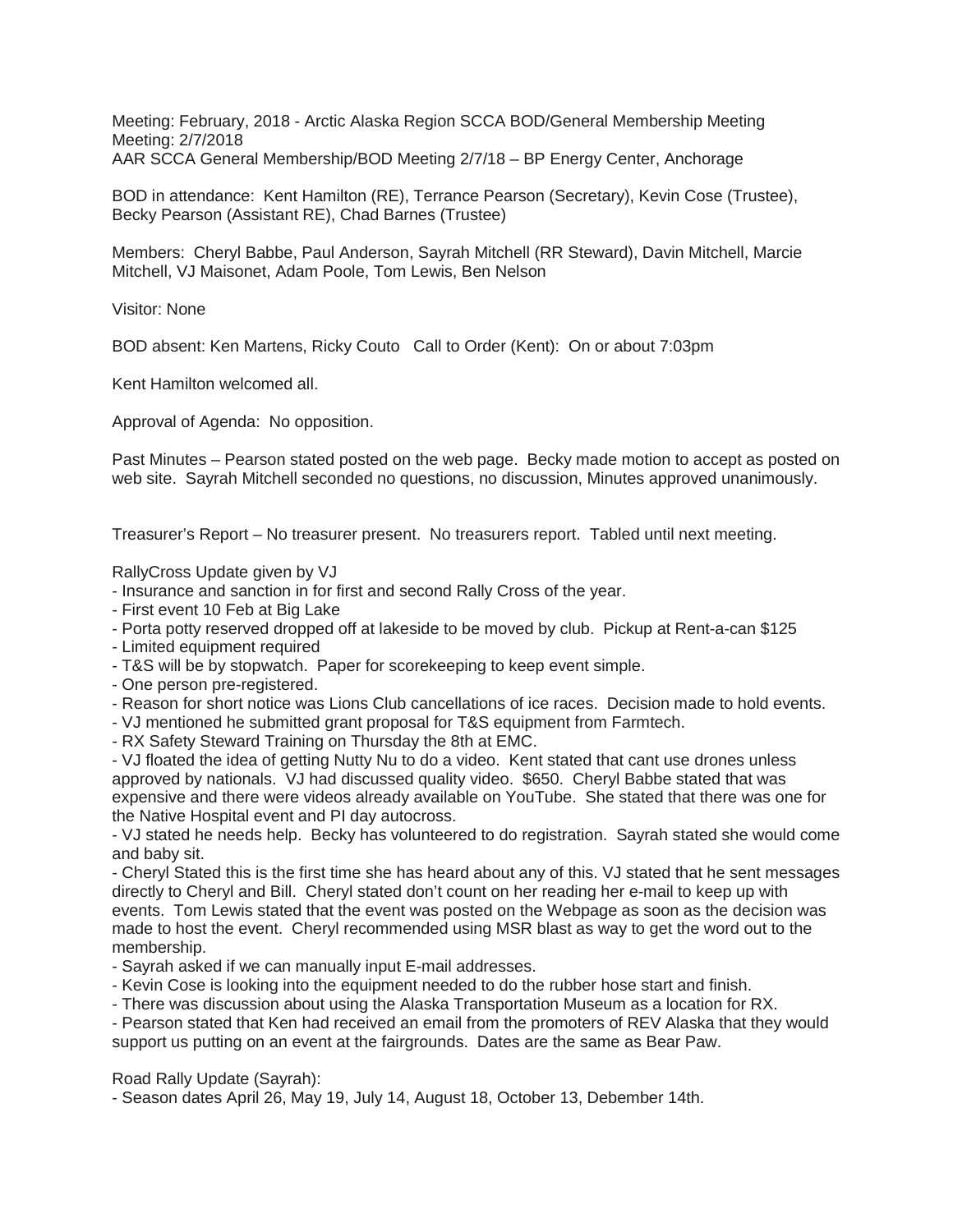- December to go see Christmas Lights.

- Road Rallys are coming along.

- Tune in the Spring will be Wasilla roads leading to Transportation Museum.

- Last event was a success. \$52 profits will be donated to a veteran's organization.

- Had fun at the National Convention. Met a lot of RR subject matter experts.

- Want to put out marketing information at local car dealers for what new owners can do with their cars.

- Cheryl wanted to know who is taking on the Gumball Rally this year in Alaska? Supposedly someone is doing it this year. Also thought we should look at doing a RR with REV or Bear Paw.

## SOLO Update (Terrance);

- Preliminary schedule posted in News Letter

- Submitted requests for ARP and Carlson

- Carlson "Bassinger" construction will occur. May not have dates because of construction. Asked if construction does block weekend of 15-16 we may go earlier in the season.

- Also in newsletter committee met to get supplementals out. Request to meet Sunday.

- Pearson stated that Nationals really would like to get TT or SOLO Trials at Tannax. Recommend that we try to do a joint event with Lions Club. Pearson has been coordinating with Jim Wiedenbaum and Heyward Wagner.

- Pearson stated he committed to a ladies only auto cross. PCA looks to not do a fun day this year. PCA is out in July and recommended that we do a ladies autocross at Bartlett HS.

- Cheryl asked why not do a Ladies only from 7am til 1 then a championship autocross after 1.

- Tom Lewis asked if SCCA had changed name from SOLO to Autocross. It was confirmed.

- Cheryl asked about removing people from Novice Class. Pearson stated that it would be defined in Autocross Supplementals.

## Old Business

- Appointment of Road Rally Steward

o Pearson officially offered resignation verbally. Kevin Cose accepted the resignation.

 o Pearson nominated Sayrah Mitchell as RR Steward for the 2018 season. VJ seconded. No discussion, no opposition.

## - 501C4 Status

 o Kent still working on it. More detail required. Asked Cheryl if she had old 2014 treasurer information. He has profit and loss for 15, 16 and 17 but need 3 previous years. She said she believed she did.

o We have our EIN.

- Sponsorship o Kent said he had not been contacted by Kendall. VJ stated Kendall had attempted. o Pearson stated that John Pearson was interested in some level of sponsorship for 2018

 o Adam Poole stated he was suppose to sit down with Derek from Continental Auto Group. o Sayrah wanted to reach out for RR sponsorship. She wants to do a RR and use dealer cars to go from dealership to dealership. Some discussion on insurance by Cheryl. Kent asked her to write

up what she wants to do.

 o Kent thinks that Kendall could sponsor all three series. Continental could sponsor Rally-X, Kendall could sponsor Auto-x and Road Rally.

 o Sayrah recommended that Chairs put together what they would like to have sponsors cover and give to BOD to review.

## New Business

- Time and location of Meetings.